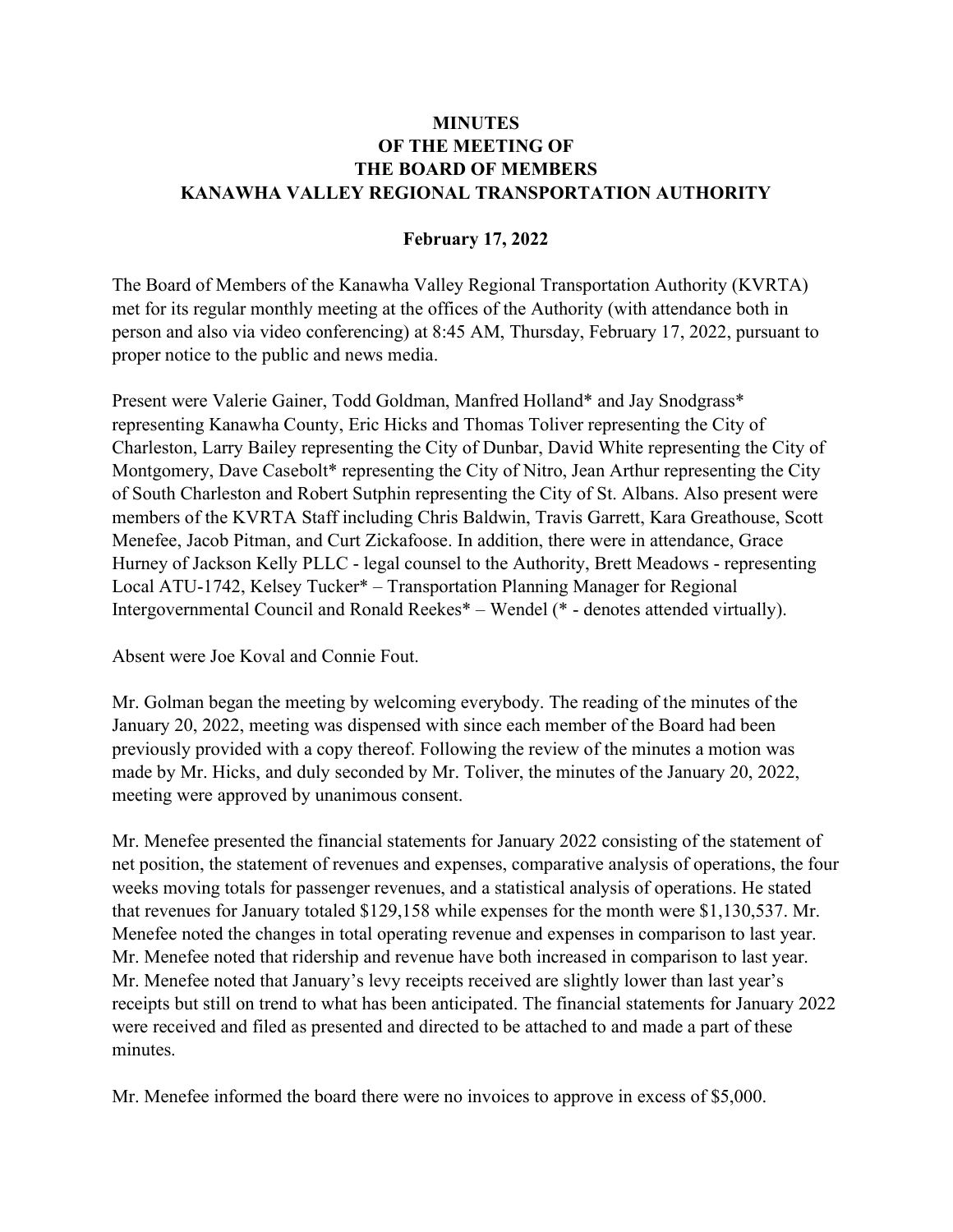Mr. Menefee then turned to Mr. Pitman to present the Insurance Report. Mr. Pitman stated there was nothing new or noteworthy this month. Mr. Pitman presented the KAT Operations Report and called attention to the \$31,733 received from the SOR in January. Mr. Pitman also noted in January there were on average 8 trips per day but in February the average has jumped up to approximately 120 trips per day.

Mr. Menefee provided an update on construction of the new City Centre Station. Currently waiting on the main electrical disconnect panel to be delivered then final electrical connections can be made to the interior building. Delivery is tentatively scheduled for mid-March.

Mr. Goldman turned to Mr. Zickafoose to update the board on the safety levy. Mr. Zickafoose reintroduced himself to the board and detailed the current plans and meetings to prepare for the safety levy in May.

Mr. Goldman moved onto new business and requested we move to item 7c first to save time for Mr. Reekes. Ms. Greathouse briefly explained the background of the Maintenance Facility Improvement Plan, scoping and plans moving forward. Mr. Reekes detailed the project approach, site visit, and possible project recommendations. Mr. Baldwin stated his appreciation to the board for their dedication to the garage's improvement. A motion to approve the Maintenance Facility Improvement Plan contract was made by Mr. Hicks, duly seconded by Mr. White, and approved by unanimous consent.

Mr. Goldman moved onto the Tire Contract award and Mr. Baldwin detailed the proposals received from Goodyear and Bridgestone. He stated the staff recommends leasing tires with Goodyear tires. A discussion followed regarding the value of leasing versus purchasing and the benefits to both. A motion to lease tires with Goodyear was made by Mr. Sutphin, duly seconded by Ms. Arthur, and approved by unanimous consent.

Mr. Menefee presented the bus seat inserts quote and turned to Mr. Baldwin for further explanation. Current bus seats are fabric and not replaced through the life of the bus. The seats experience significant wear and tear and are difficult to clean. Purchasing new vinyl seat inserts will allow for proper cleaning and sanitizing and improve the look of our bus interior. A motion to approve the payment of the seat replacements was made by Mr. Sutphin, duly seconded by Ms. Arthur, and approved by unanimous consent.

Mr. Menefee brought attention to the Kanawha County Commission's COVID leave policy. Mr. Menefee explained the policy, stated that several employees had requested a similar policy be implemented, and mentioned potential problems with implementation. After discussion the board recommended staff work with Local ATU-1742 to pursue adoption of a similar COVID leave policy retroactive to January 1, 2022.